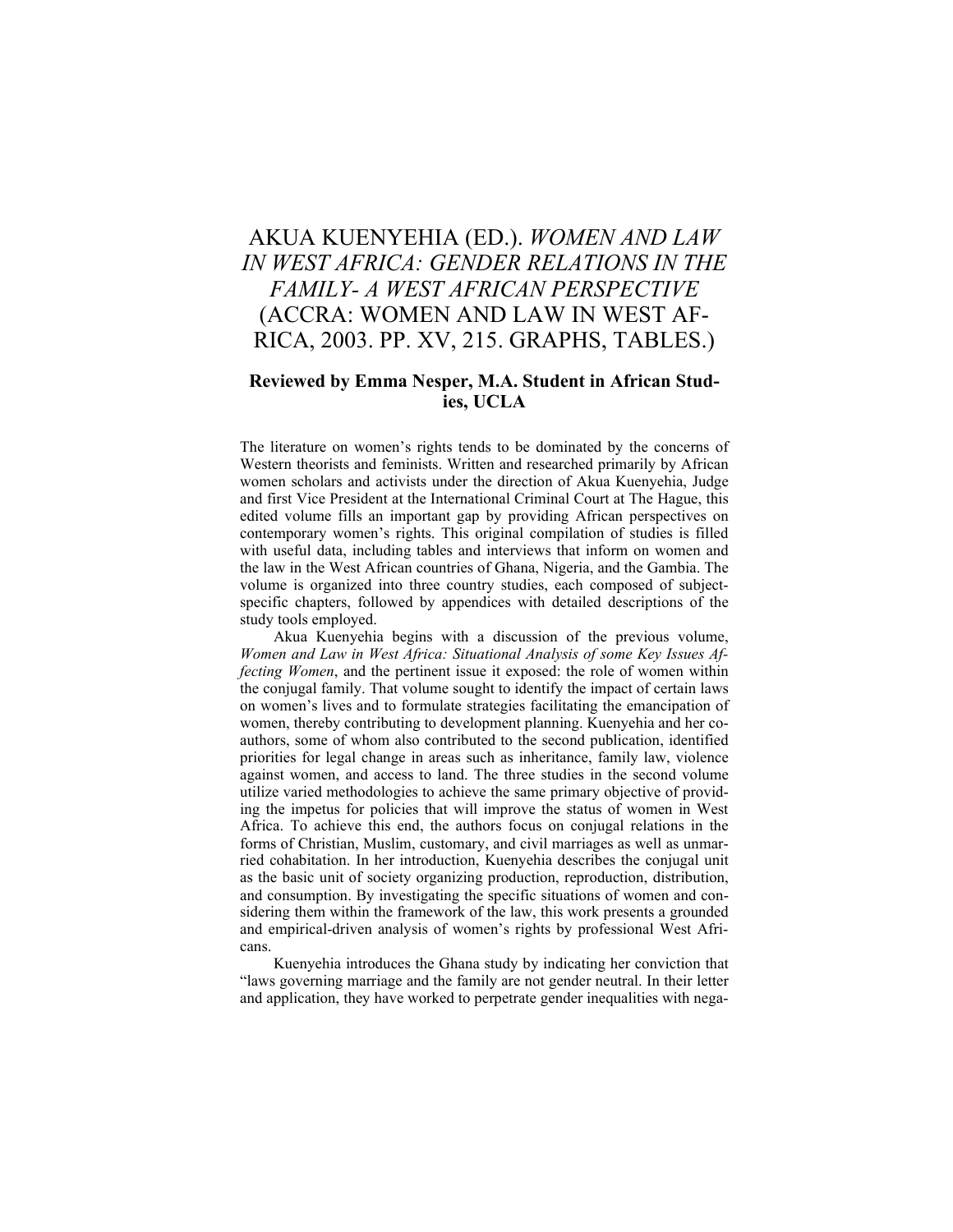tive consequences for women"(7). Kuenyehia and Nii Ashie Kotey, the country coordinator, posit that the family dictates most of the norms that affect women and it is therefore important to be conversant with the dynamics of family relations in order to make more progress in improving the status of women in these societies. This is a strategic approach for the goal of influencing policymakers; however, it discounts the historically powerful roles African women have played in these societies, particularly in the matrilineal Akan society in Ghana.

The Ghana case study draws upon interviews and discussions guided by specific research questions and includes fewer data but more interview responses than either of the following two. Of particular interest are less commonly studied aspects of the conjugal relationship highlighted in this study, including insights into how long-term unmarried cohabitation, parenting, fostering, adoption and domestic employment affect the conjugal unit and the woman's role and rights. Kuenyehia and Esther Ofei Aboagye introduce many of these issues and recommend action to better distinguish between domestic duties performed by the "househelp" and those done by the wife so as to improve the wife's position within her home. The authors suggest that such a policy would also protect children from premature domestic labor and ameliorate precarious relations between husband and wife that are often exacerbated by the presence of female domestic workers. Clara Fayorsey, Christine Dowuona-Hammond, Dorcas Coker-Appiah, and Ellen Bortei-Doku Aryeetey outline Ghanaian women's property rights and consequently advocate reforms in this area as well as to the decision-making process on property acquisition as they observe patriarchal customary law, implemented during the colonial era, to still be in effect in non-Akan areas. Their specific policy recommendations hover around economic issues: classifying household chores as work, education to keep children from becoming unpaid househelp, providing equal work opportunities for women, requiring joint accounts by spouses, and a national population policy to encourage smaller families so children can receive the proper care and share of household resources.

Jadesola Akande, the author of the Nigerian case study, provides data acquired by trained field enumerators who conducted interviews and focus group discussions in four different study zones. Though English was the primary language used for interviews, some were conducted in Yoruba, Hausa, Igbo, Tiv and other languages of Nigeria. Akande compiled a great deal of data on marriage patterns, age of first marriage, age of first child, level of education, relations with in-laws, income, financial responsibility, inheritance, and decision-making. However, while it is the most data-rich of the three, this section lacks qualitative analysis and serves merely as a review of trends. A few such trends highlighted from this vast array of quantitative data are both men's and women's preference for Christian marriage over Muslim, customary, and statutory forms. Survey participants also indicated an aversion to polygynous and early marriages but less than one-third of the participants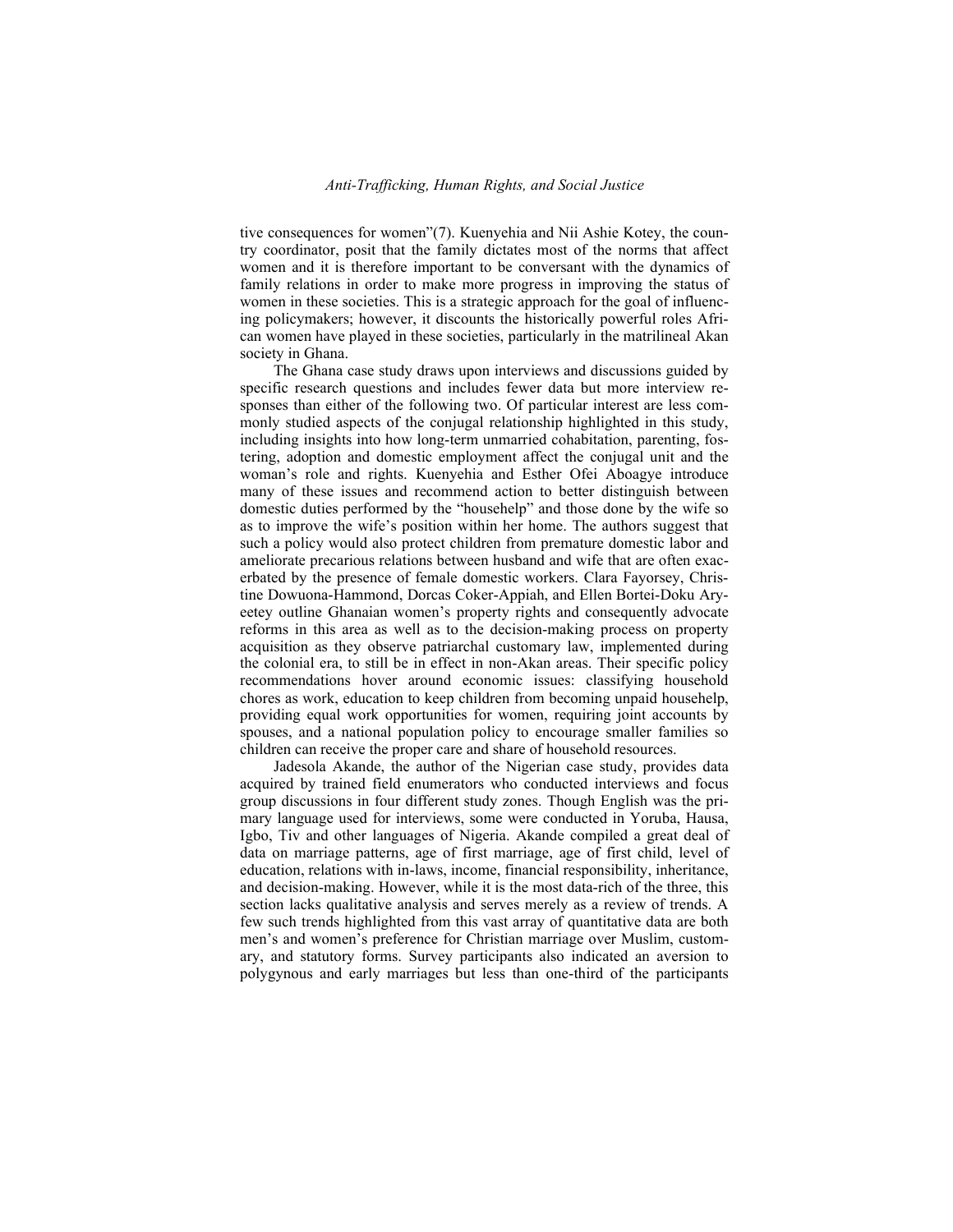were in polygynous marriages and many claimed that such arrangements rarely lead to economically viable conditions.

One of Akande's chapters focusing on financial arrangements and familial responsibility considers the manner in which type of marriage influences a woman's financial responsibility. From her research on decision-making, Akande deduces that the majority of both Nigerian men and women claim that decisions about how many children to have are jointly taken. This is echoed in the Ghanaian case, where the authors argue that economic sensibilities have recently gained great importance. Although the policy recommendations for Nigeria are brief, among them are the crucial requests for the enactment of laws for the protection of women, more education for female children, and financial and economic empowerment for women.

Victoria Diarra's section on the Gambia is comprised of a review of prior studies, background research on the situation analysis, quantitative data collection in the form of questionnaires and qualitative data from focus group discussions. In comparison to the section on Nigeria, a more thorough analysis is presented on the intricate relationship between education, production, income and women's roles within the conjugal unit. A notable concern raised in this study is the need for better and continued education so women may learn their rights, including those provided them under *Shari'a*. Because most Gambian families depend heavily on earnings from farming, the researcher indicates Gambian women's need for greater economic freedom, including access to more productive agricultural equipment so as to increase their contribution to the family's welfare. Diarra also pays special attention to the area of marital conflict, particularly the prevalence of domestic violence in different ethnic groups and the causes of conflict.

The Ghana case study occupies nearly half of the book's pages and includes the most in-depth sociological discussion of the three studies while the sections on Nigeria and the Gambia each comprise significantly fewer pages. This is presumably because the editor, Kuenyehia, is Ghanaian with extensive experience as a lawyer, professor and researcher in that country. It is only problematic insofar as the depth of the study of the other countries is not comparable and so the volume falls short as a cross-national analysis.

The major themes across all three studies include, but are not limited to, marriage, divorce, inheritance, decision-making, disputes (including the resolution capacity of in-laws and domestic violence), religious and secular education, legal literacy, and access to economic resources. Shared conclusions evidenced in the policy recommendations include the call for more economic independence for women as well as a greater role in financial decisionmaking within the conjugal unit. The authors also advocate more education as a means to both economic and personal empowerment. Even if the reader can draw such conclusions, the book would certainly benefit from a chapter dedicated to providing a comprehensive conclusion to all three studies. Yet, drawing conclusions for the entire region may ultimately prove problematic as individuals of different cultures, ethnicities, and religious affiliations manage